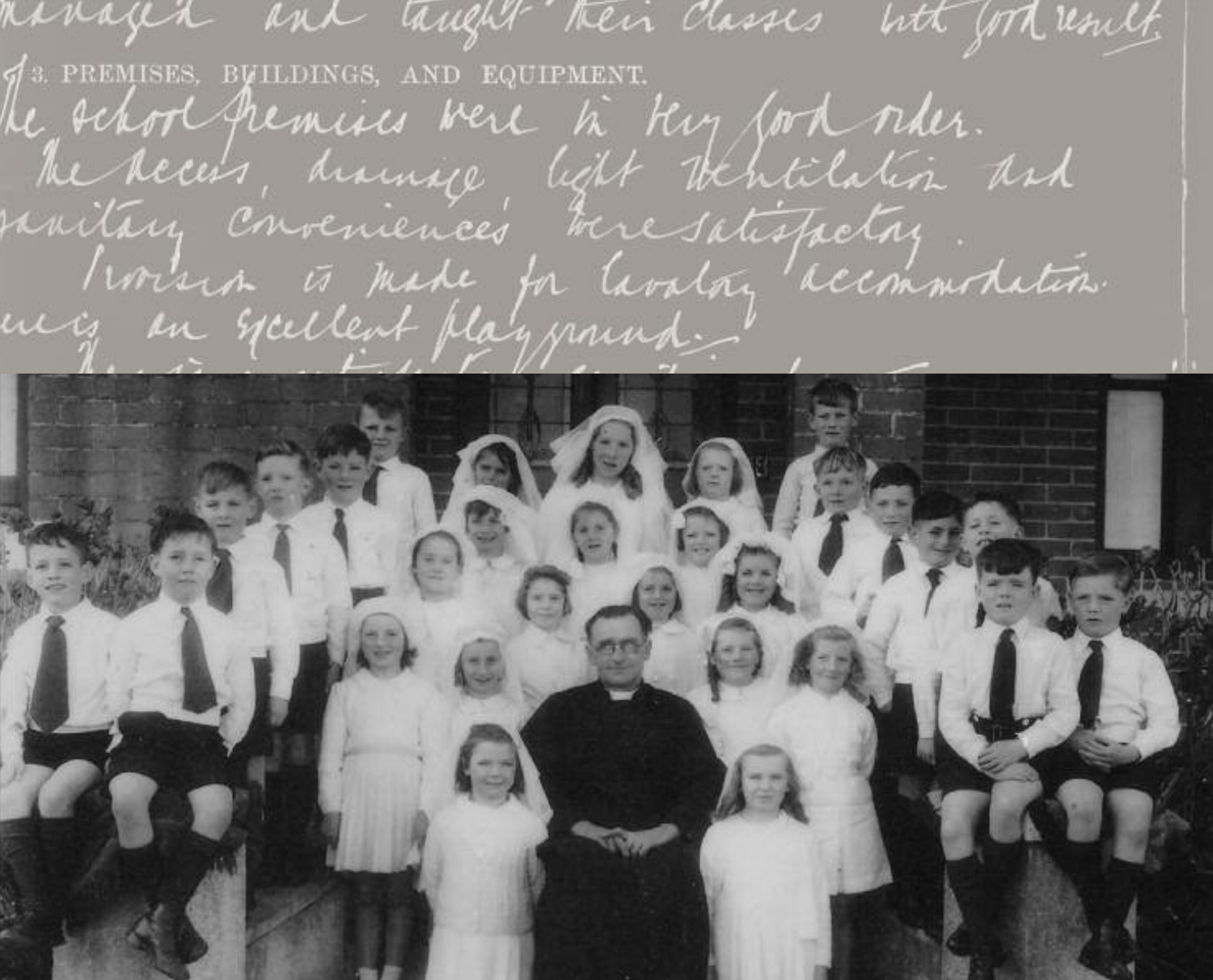# *An Era of Expansion: 1937–1961*

 $\bigcirc$ N 1937 the Presentation Sisters celebrated their silver jubilee in Dandenong, marking 25 years since the arrival of the first three Sisters in 1912.A commemorative grotto was constructed at the convent, built by former student Ted Green with stone supplied by another past student, Bernie Leigh.<sup>1</sup> Change continued at the Presentation Convent throughout the 1940s, with the departure of several much-loved members of the school and the parish community.After six years as principal, Reverend Mother Dominic Curtin, who had made an important contribution to the school, was transferred to Heathcote in 1941. Sister Vianney McCarthy was transferred to Windsor the same year, after ten years in Dandenong.The following year, in 1942, Father Michael O'Sullivan succeeded Father Thomas J Little as parish priest.

In its first 25 years the school gained a good reputation for learning and discipline, and this standing was maintained in the new era.This was due to the work of dedicated Sisters, who – like their predecessors – through their teaching skills, religious devotion and personalities, left their mark on St Mary's.

### **OPPOSITE**

*The connection between the parish and the school has always been strong.The children pictured at their First Communion in 1948 are likely to have been students at St Mary's School.*

**TOP** *Extract from School Inspector's Report.*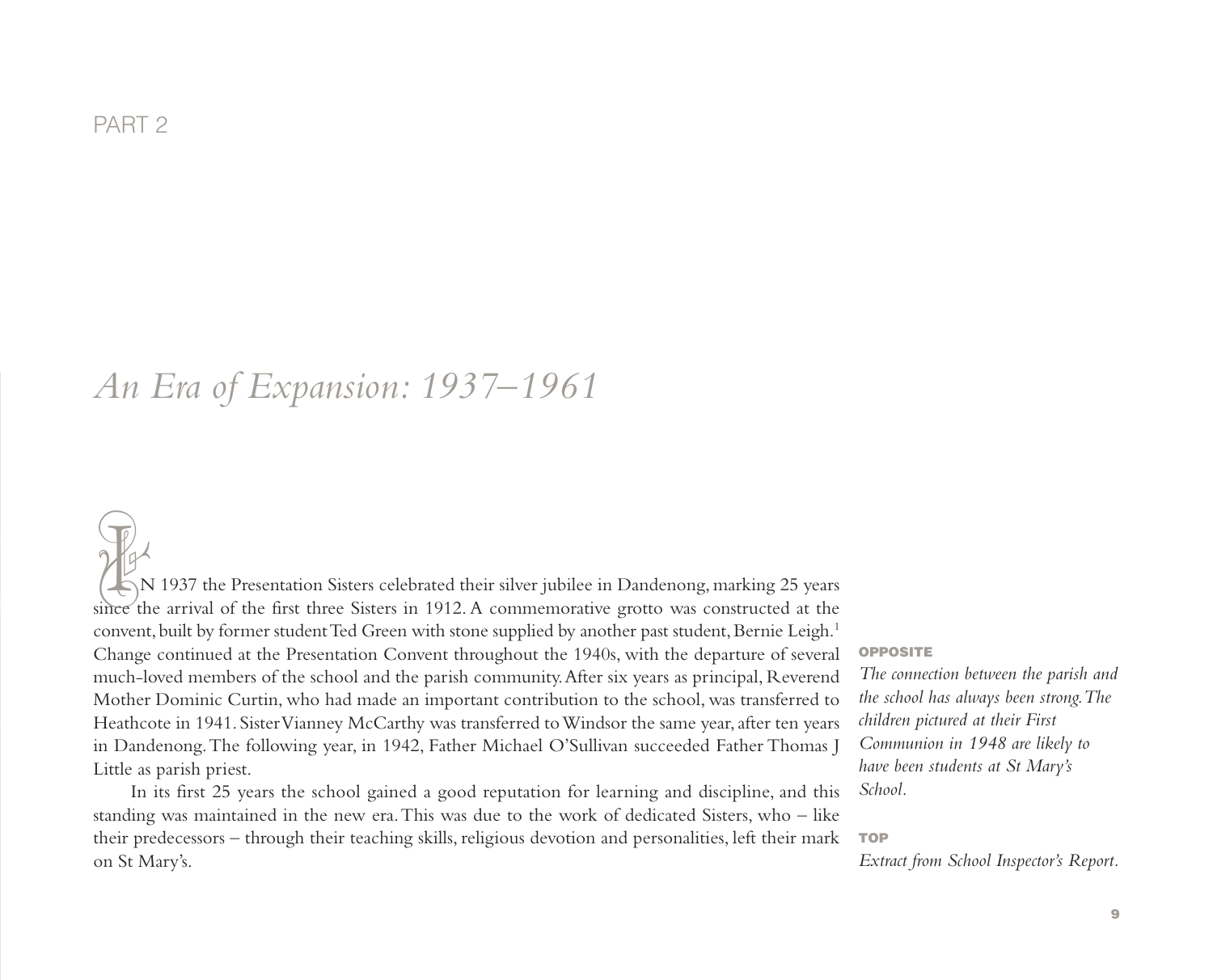

*This commemorative grotto was constructed at the Presentation Convent in 1937 to mark 25 years since the arrival of the first three Sisters in 1912. It was built by former studentTed Green with stone supplied by another past student, Bernie Leigh.*

Mother Dominic's successor, Reverend Mother Anthony Patterson, who had come to Dandenong from St Patrick's Pakenham, quickly endeared herself to the school and the community. She steered the school through the difficult years ofWorldWar II.In 1947 she was joined by Sisters John Murray, Celestine O'Connell and Francis Lyons. These Sisters were to be part of a period of significant change in the St Mary's community. School facilities, long in need of development, gradually began to improve. Running water was introduced at both the school and the convent after the creation of the Dandenong Sewerage Authority in 1935. A decade later, in 1945, four new classrooms, an office and a brick shelter were added to the school buildings. 2This was just the beginning of development for St Mary's.As the school entered a period of enormous growth in the 1950s further expansion was ahead.

## *Migration heralds a new era*

After the end of World War II in 1945, Dandenong underwent a period of major development.The rural character that had defined the area since the establishment of the first pastoral run in 1837 gave way to a new era,as the post-war industrial boom, coupled with migration from Europe, resulted in enormous growth and development in the region.During the 1950s, paddocks were rapidly converted to shops, houses and industrial sites. Large factories were established on the flat land south-east of Dandenong by companies such as Heinz, International Harvester and General Motors Holden.The abundance of jobs attracted many workers, especially European migrants.The new suburb of Doveton was established north of the Princes Highway by the Housing Commission to house the rapidly increasing population. 3

Migrant children began attending the local schools, including St Mary's.By 1951 attendance had risen to 415. Mary Clark, who attended the school in the 1940s, recalled 'Natalia and Rosalia Ficcara counting up to ten in Italian for lots of curious and fascinated listeners during a playtime'. 4

Joan Kennedy started school at St Mary's in 1947, soon after the war, and remembers the influx of migrants from a variety of different backgrounds:'English and Irish and Scottish, but quite a few Italians,Maltese,and so on'.Joan reflects that the welcoming attitude of the community to new arrivals stemmed from the school's founding and the continued presence of Irish Sisters.'I think that helped us greatly not to be at all wary about these young people coming in, many of which spoke strange languages or had strange accents', she says. Joan herself felt privileged: 'I just loved … having the experience of hearing about new cultures, new ways of doing things, having different foods, when other young people didn't have that experience'. 5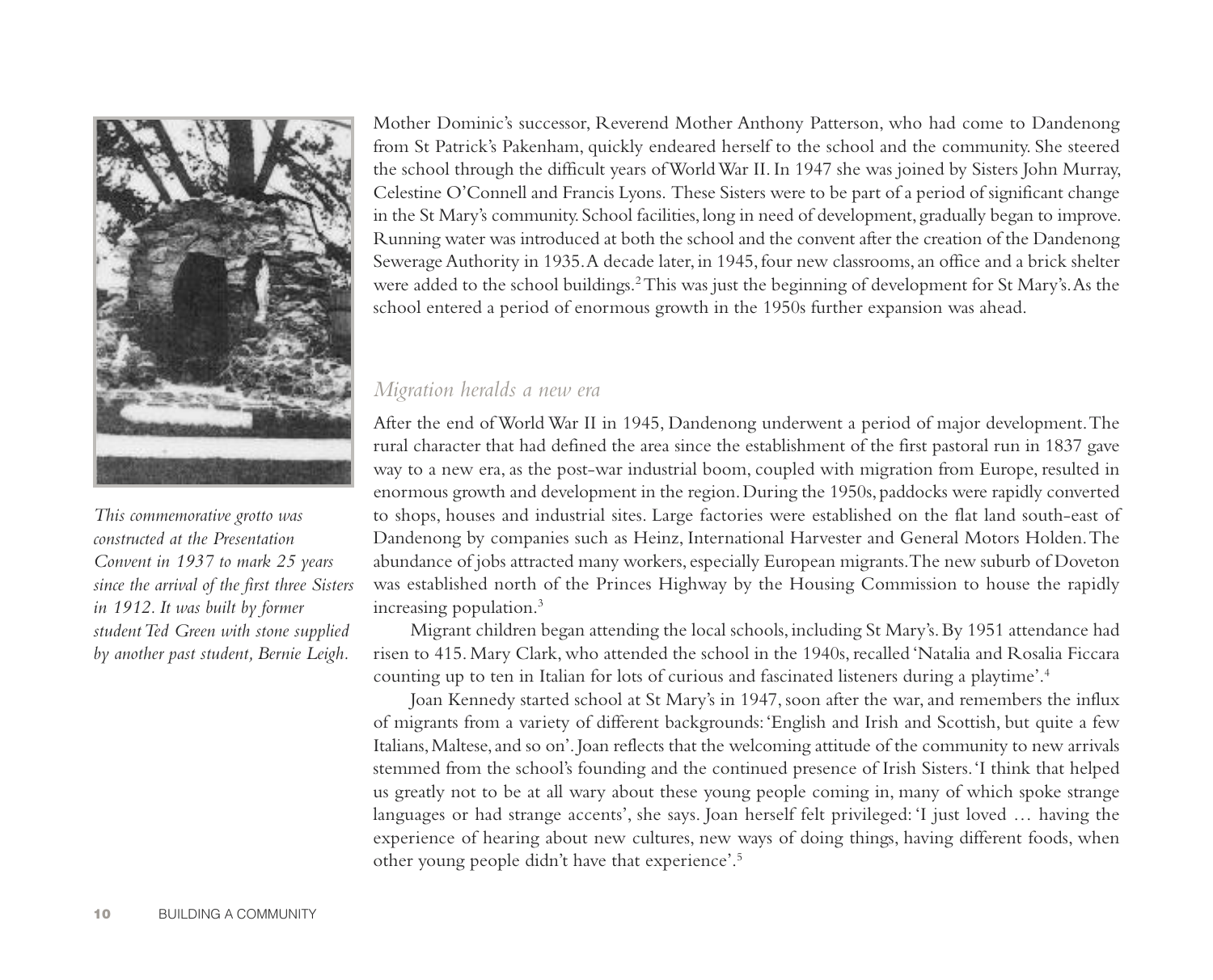Dutch migrant Paul Gubbels has reflected on how the post-war migration of Dutch people to Dandenong impacted on St Mary's parish. He recalled that 'they worked hard to establish themselves and to give their children the advantages offered in their new homeland which would have been impossible previously'. In the days before Catholic schools received any government funding, 'the financial struggle faced by all Catholic families in affording their children a decent Catholic education was shared by the Dutch'. 6

Father Anthony Guelen, a Dutch migrant himself, was appointed assistant to the parish priest at St Mary's parish shortly after he was ordained in 1958, staying on until 1965. One of his main tasks as assistant parish priest was to visit St Mary's School every week and he recalls that the Sisters faced the monumental task of teaching huge numbers of children in very basic classrooms:'because of so many migrants coming in the numbers were tremendous,and if you had seen those classrooms today most of the teachers would walk out'. <sup>7</sup> One of Joan Kennedy's dominant memories of school is 'very big crowded classrooms'.'I'm sure we had at least 70 children, perhaps more, in the class', she recalls. 8

With the influx of migrants, the population of the Dandenong Shire rose from 15,122 in 1947 to 27,748 in 1954.<sup>9</sup> By this time enrolments at St Mary's had grown to 470 and the school started to experience overcrowding.The opening and blessing of the Brigidine Sisters' Killester Convent at Springvale in 1955 offered some relief as a number of the senior girls from St Mary's transferred to Killester College to continue their education. In 1956 the parishes of Dandenong North, Berwick and Noble Park were created and consideration was given to open schools in these new parishes. $^{10}$ However, it was clear that St Mary's School needed to expand.



### **FAR LEFT**

*The old convent at 71 Langhorne Street was vacated and rented to tenants in 1924 in favour of the new convent at 69 Langhorne Street, pictured here. Facilities remained quite basic. Running water was introduced at both the school and the convent in 1935.*

#### **LEFT**

*Students pictured the day after the school concert in the early 1950s.The first annual concert was held in December 1912. School concerts were important events for the community and quickly became a highlight in the annual calendar of parish events.*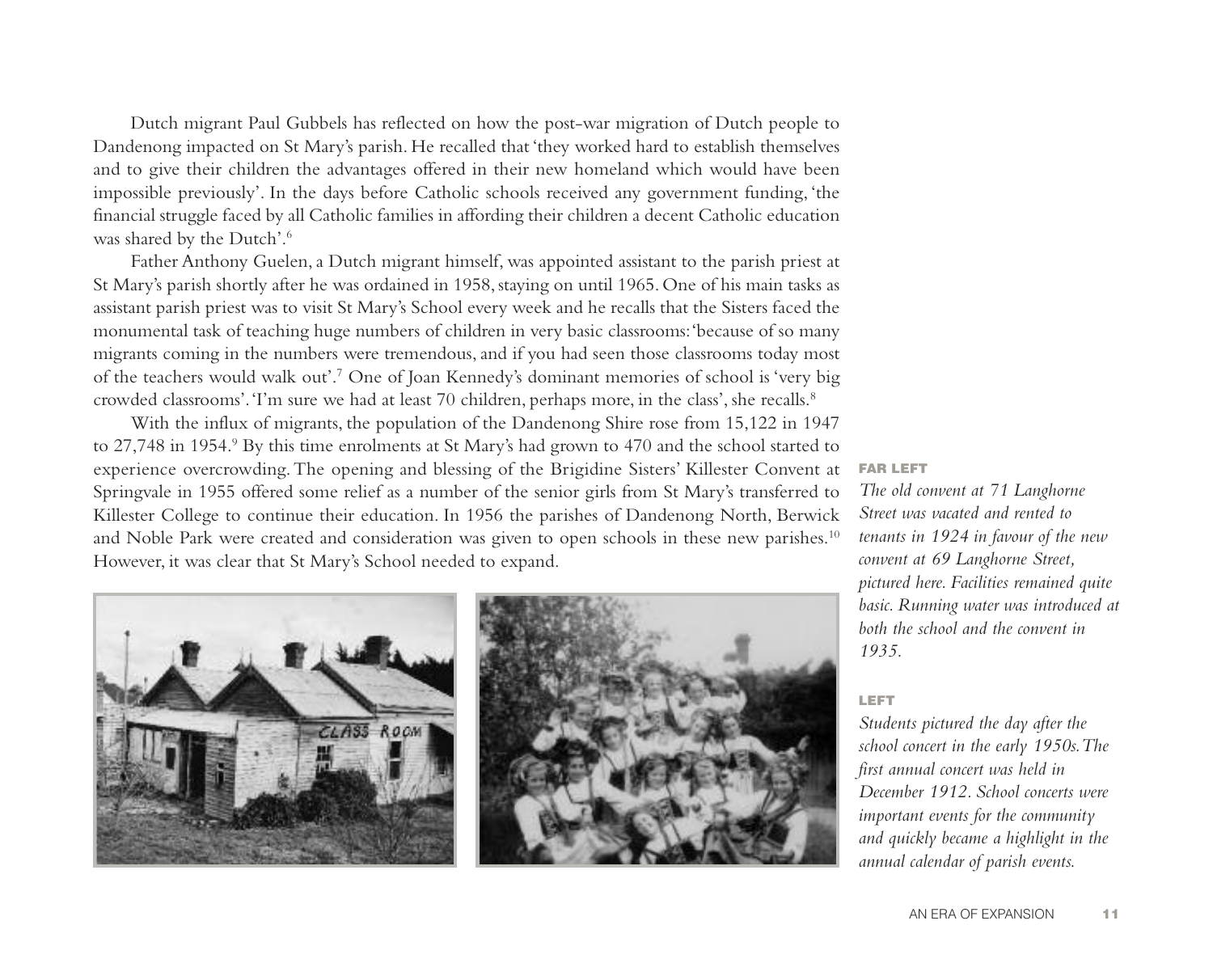

*Mother Emmanuel (Sister LoisYoung) and Mother Imelda (Sister Nancy Roberts) pictured with Scamp the dog in around 1957. By this time the school's enrolment had reached 738, with seven Sisters and three lay teachers on staff.*

The rapid industrial growth and its accompanying rising population prompted Father O'Sullivan to make provision for the expansion of Catholic education in Dandenong. As early as 1953 he purchased a  $4\frac{1}{2}$  acre site in the heart of Dandenong for  $\mathcal{L}$ , 11,000. Located opposite the original St Mary's School, the site was bounded on three sides by McCrae, New and Power streets.The attractive property contained the burnt-out brick shell of 'Roseneath', Dr Francis Langley's historic home, built at the turn of the century by former Member of Parliament and Lord Mayor of Melbourne, Sir Samuel Gillott. Joan Kennedy recalls the day 'Langleys' burnt to the ground: 'I remember sitting in the classroom and hearing the fire engines coming and feeling really sad because it was the most beautiful old home with the most gorgeous garden'. 11

## *A turning point in Catholic education for Dandenong*

The year 1957 is considered a turning point in Catholic education in Dandenong.The enrolment at St Mary's School by this time exceeded 700. Sister Imelda Lynch was principal, following Sister Virgilius Kelly in this role.

With the rapidly increasing population in the district, enrolment numbers at St Mary's rose from 484 in 1955 to 738 just two years later. Facilities at the school,already stretched, were unable to cope with the increased demand. Following a visit to the school in April 1957, the Inspector of Schools noted in his report:'accommodation remains inadequate and restricts the implementation of progressive teaching methods'.Classes were being held in a converted shelter shed and a cloakroom.Nevertheless, the Inspector reserved praise for Sister Imelda and her teaching colleagues, extolling:

The HeadTeacher and her staff are to be commended for the courage, enthusiasm and persistent effort with which they attack the manifold problems of accommodation, organization and instruction. 12

In an attempt to address the inadequacy of the classroom facilities for the growing number of students, a school auxiliary was formed.This body of volunteer workers was responsible for raising funds for the school and also staffed the school tuck shop.The Schools Provident Fund,which had been created the previous year in 1956, also provided crucial funds for a number of school building projects over the years.'But for the Fund it would have been impossible for us to make proper provision for the education of the children', said one parish priest.<sup>13</sup>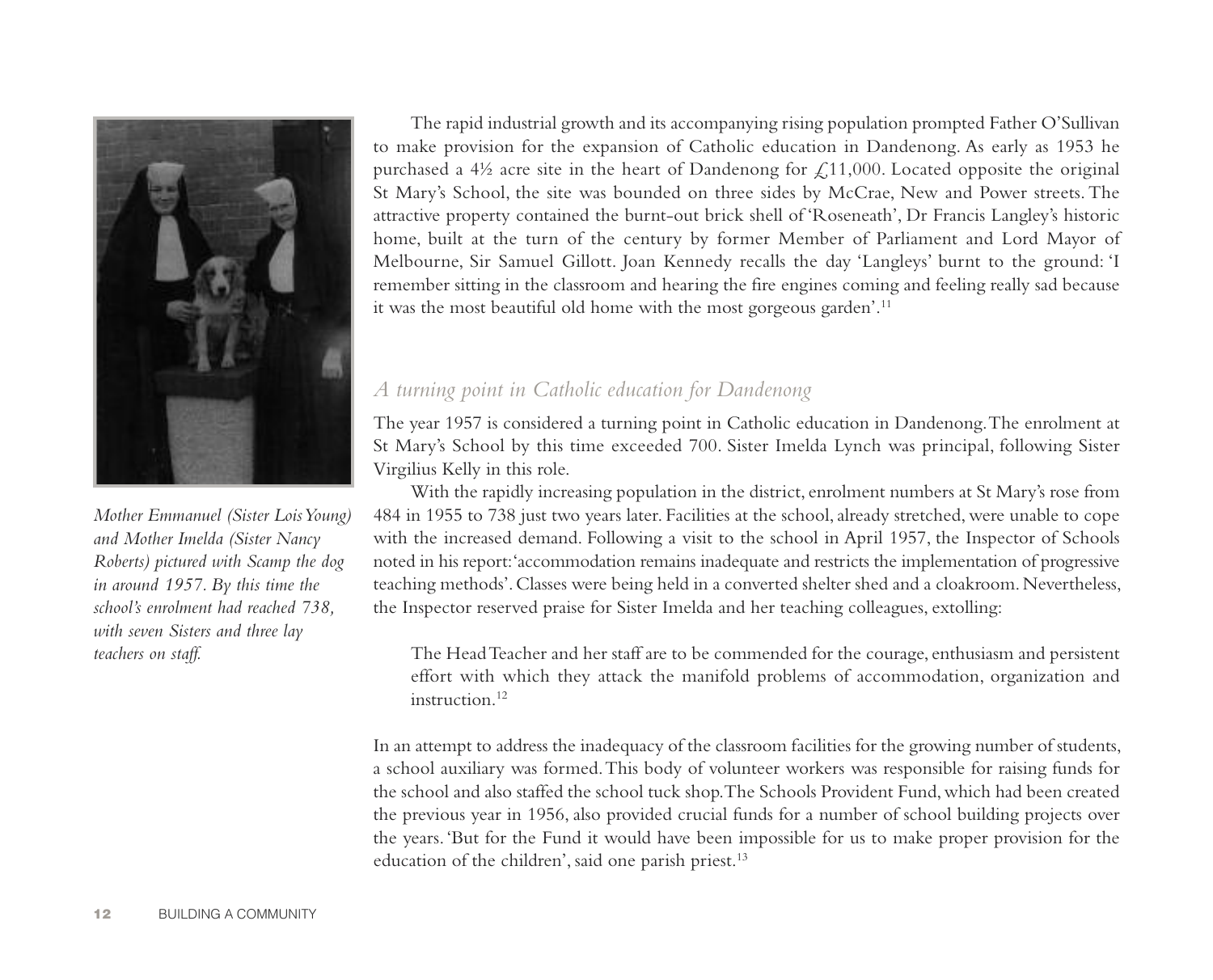Lack of facilities was not the only challenge faced by Sister Imelda and her charges.In 1957, the Sisters assumed the added responsibility of staffing the new school at St Gerard's in Dandenong North. More Sisters were appointed to the Dandenong Convent to meet the educational needs of the students.The old convent at 71 Langhorne Street, which had been vacated and rented to tenants in 1924 in favour of the new convent at 69 Langhorne Street, was once again used by the Sisters to accommodate the new arrivals. By 1958 Sister Imelda had five other Sisters with her, as well as lay teachers, to staff the school. Each year, as student numbers increased, more and more lay teachers taught alongside the Sisters.

By the late 1950s, after almost fifty years of primary school education at St Mary's, the provision of secondary education to the Catholic children of Dandenong had become an imperative.With prompting from the parish, the De La Salle order in Sydney was persuaded to send a Brother to Dandenong for this purpose. On 4 February 1958, Brother Amedy Molloy began St Mary's Boys School with a total of 52 boys from St Mary's Primary School.The school had one Grade 6 class and



*The Grade 6 class at St Mary's in 1960.The school population peaked around this time, with more than 700 pupils enrolled at St Mary's Primary School and St Mary's Girls Secondary School, under the guidance of Sister Imelda Lynch.*

Presentation Sisters of Victoria archives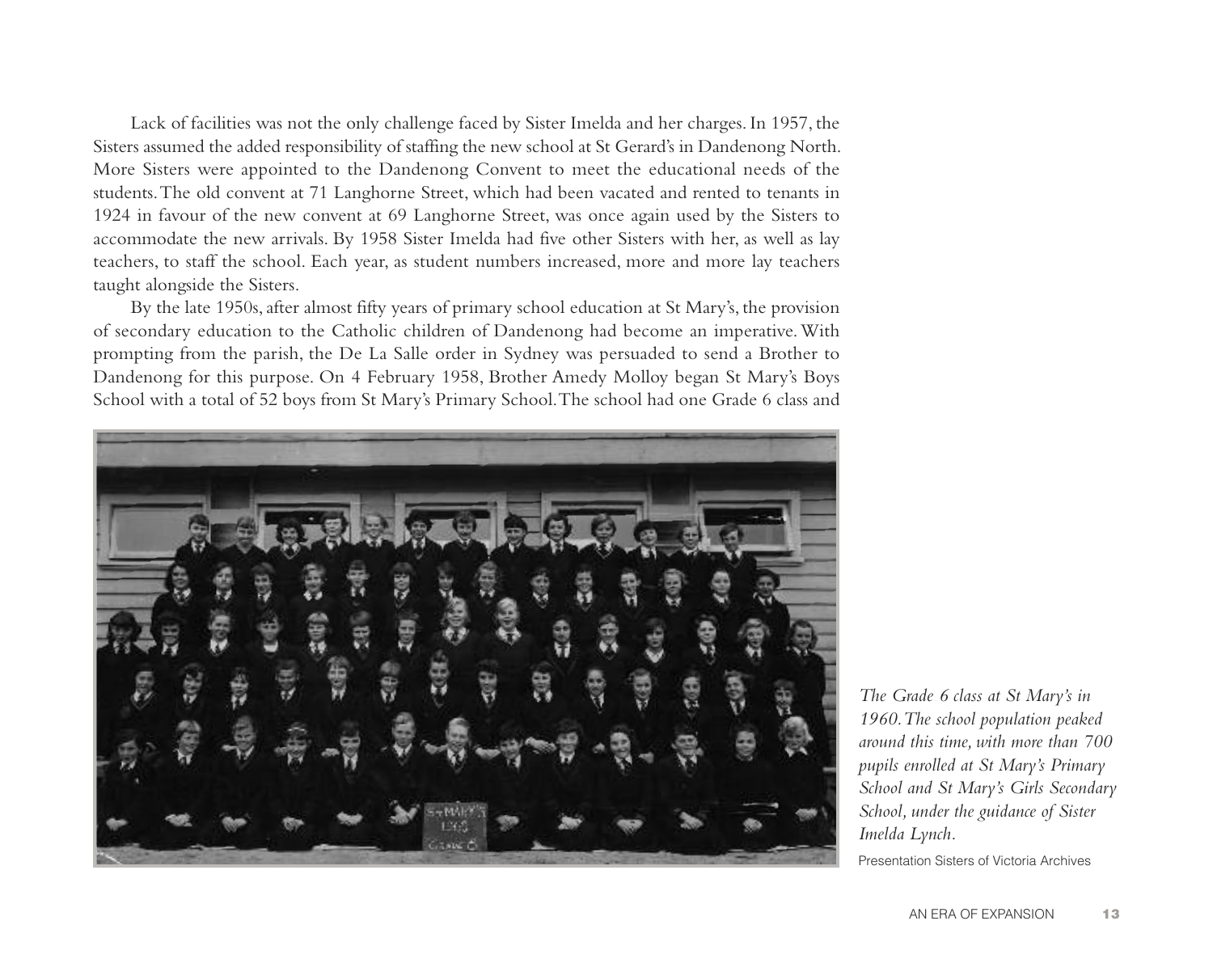a combined class of Grades 7 and 8.The first lessons were held in two prefabricated rooms on the old St Mary's school site situated in McCrae Street, opposite the present school.The primary school was already overcrowded and so, to relieve this situation, after a few months a large galvanised iron shed was purchased.This ex-Army shed was partitioned into two rooms and placed on an old tennis court on what was then known as Langley's property, the site that St Mary's Primary School occupies today. Later that year, three new classrooms were built in New Street on the land earlier purchased by Father O'Sullivan.This was the forerunner of the present two-story school building. In August, Brother Molloy moved his secondary school classes into the new three-roomed, brick building.This was said to please Sister Imelda, who placed the very large Grade 5 class in the 'tin shed' vacated by the secondary boys. 14



*Dandenong underwent a period of rapid growth and development in the 1950s as paddocks and stockyards were converted to shops, houses and industrial sites. Large factories were established on the flat land south-east of Dandenong by companies such as Heinz, General Motors Holden and International Harvester, pictured here.*

airspy collection, State Library of Victoria, H2008.41/43